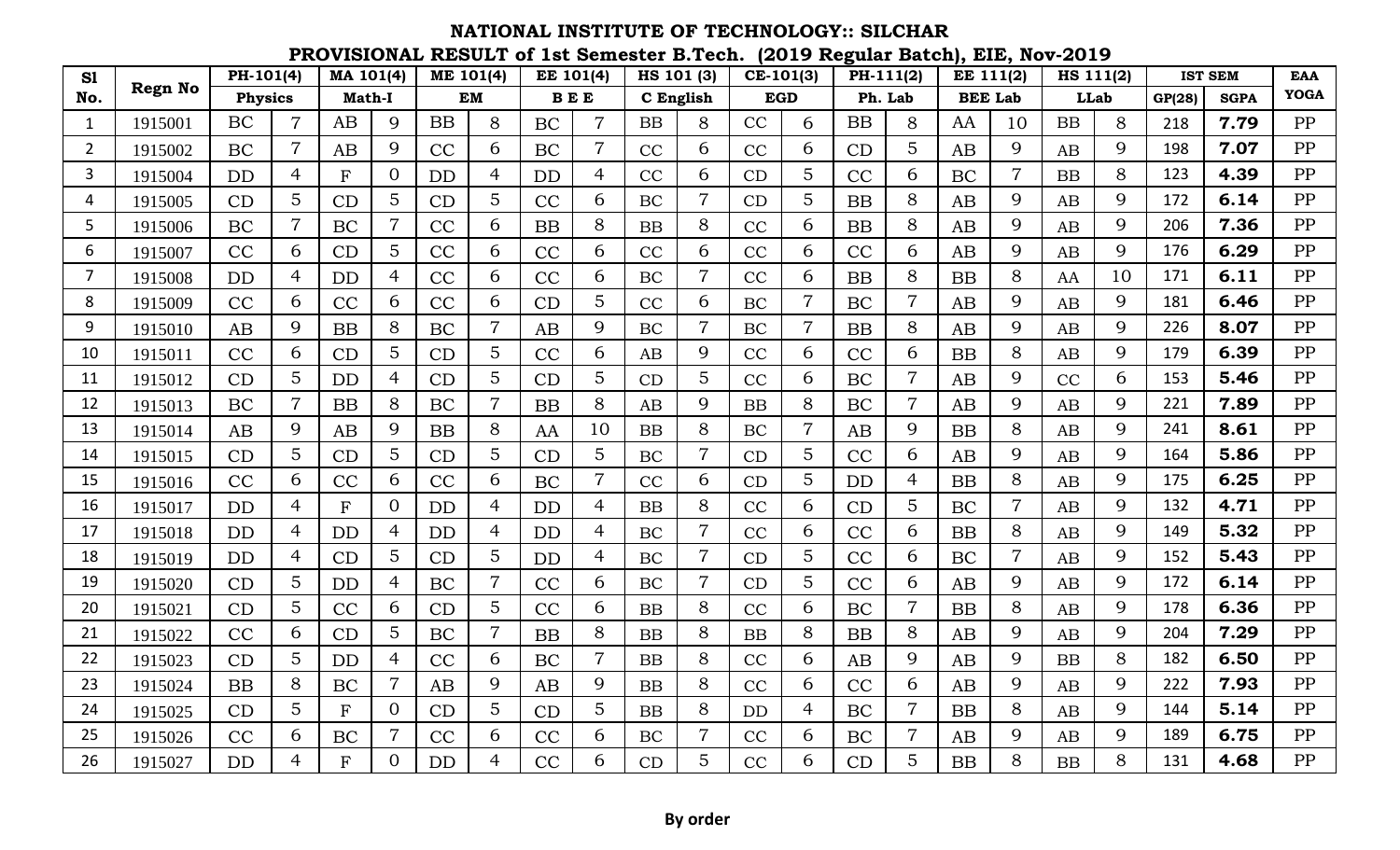## **PROVISIONAL RESULT of 1st Semester B.Tech. (2019 Regular Batch), EIE, Nov-2019 NATIONAL INSTITUTE OF TECHNOLOGY:: SILCHAR**

| S1  |                | $PH-101(4)$  |                | MA 101(4)    |                | ME 101(4)    |                | EE 101(4)    |                |           | HS 101 (3)     |            | $CE-101(3)$    | PH-111(2)    |                | EE 111(2)    |                | HS 111(2)   |    |        | <b>IST SEM</b> | <b>EAA</b>  |
|-----|----------------|--------------|----------------|--------------|----------------|--------------|----------------|--------------|----------------|-----------|----------------|------------|----------------|--------------|----------------|--------------|----------------|-------------|----|--------|----------------|-------------|
| No. | <b>Regn No</b> | Physics      |                | Math-I       |                | <b>EM</b>    |                | $B E E$      |                | C English |                | <b>EGD</b> |                |              | Ph. Lab        |              | <b>BEE Lab</b> | <b>LLab</b> |    | GP(28) | <b>SGPA</b>    | <b>YOGA</b> |
| 27  | 1915028        | <b>BC</b>    |                | AB           | 9              | <b>BB</b>    | 8              | BC           | $\overline{7}$ | <b>BC</b> |                | CC         | 6              | AB           | 9              | BB           | 8              | AB          | 9  | 215    | 7.68           | PP          |
| 28  | 1915029        | CC           | 6              | CD           | 5              | CC           | 6              | CC           | 6              | <b>BB</b> | 8              | BC         | $\overline{7}$ | BB           | $8\,$          | <b>BB</b>    | 8              | AB          | 9  | 187    | 6.68           | PP          |
| 29  | 1915030        | AB           | 9              | <b>BB</b>    | 8              | BC           | $\overline{7}$ | AB           | 9              | BB        | 8              | <b>BC</b>  | $\overline{7}$ | CD           | 5              | AB           | 9              | AB          | 9  | 223    | 7.96           | PP          |
| 30  | 1915031        | <b>BB</b>    | 8              | <b>BB</b>    | 8              | BC           | 7              | AB           | 9              | AB        | 9              | <b>BB</b>  | 8              | <b>BB</b>    | 8              | <b>BB</b>    | 8              | AB          | 9  | 229    | 8.18           | PP          |
| 31  | 1915032        | <b>DD</b>    | 4              | CD           | 5              | CD           | 5              | <b>DD</b>    | 4              | CC        | 6              | <b>BC</b>  | $\overline{7}$ | CC           | 6              | <b>BB</b>    | 8              | <b>BB</b>   | 8  | 155    | 5.54           | PP          |
| 32  | 1915033        | <b>DD</b>    | $\overline{4}$ | <b>DD</b>    | $\overline{4}$ | CD           | 5              | F            | $\Omega$       | F         | $\Omega$       | CD         | 5              | <b>BB</b>    | 8              | <b>BB</b>    | 8              | BB          | 8  | 115    | 4.11           | PP          |
| 33  | 1915034        | CD           | 5              | $\mathbf{F}$ | $\Omega$       | CD           | 5              | CD           | 5              | AB        | 9              | CC         | 6              | BC           | $\overline{7}$ | <b>BB</b>    | 8              | AA          | 10 | 155    | 5.54           | PP          |
| 34  | 1915035        | BC           | $\overline{7}$ | BC           | $\overline{7}$ | BC           | 7              | BB           | 8              | BB        | 8              | <b>BB</b>  | 8              | AB           | 9              | AB           | 9              | AB          | 9  | 218    | 7.79           | PP          |
| 35  | 1915036        | CC           | 6              | <b>BB</b>    | 8              | CC           | 6              | AB           | 9              | <b>BC</b> | 7              | CC         | 6              | <b>BB</b>    | 8              | AB           | 9              | AB          | 9  | 207    | 7.39           | PP          |
| 36  | 1915037        | CD           | 5              | <b>DD</b>    | $\overline{4}$ | BC           | $\overline{7}$ | CC           | 6              | CC        | 6              | CD         | 5              | BC           | $\overline{7}$ | <b>BB</b>    | 8              | AA          | 10 | 171    | 6.11           | PP          |
| 37  | 1915038        | CC           | 6              | BC           | $\overline{7}$ | CC           | 6              | BB           | 8              | CC        | 6              | <b>DD</b>  | 4              | $\mathbf{F}$ | $\overline{0}$ | AB           | 9              | AB          | 9  | 174    | 6.21           | PP          |
| 38  | 1915039        | <b>DD</b>    | 4              | $\mathbf{F}$ | $\overline{0}$ | CC           | 6              | CC           | 6              | <b>BC</b> | $\overline{7}$ | CD         | 5              | CD           | 5              | <b>BC</b>    | $\overline{7}$ | AB          | 9  | 142    | 5.07           | PP          |
| 39  | 1915040        | CC           | 6              | CC           | 6              | BC           | $\overline{7}$ | BC           | 7              | AB        | 9              | CC         | 6              | <b>BB</b>    | 8              | <b>BB</b>    | 8              | AB          | 9  | 199    | 7.11           | PP          |
| 40  | 1915041        | CD           | 5              | CD           | 5              | BC           | $\overline{7}$ | CC           | 6              | <b>BB</b> | 8              | CC         | 6              | <b>BB</b>    | 8              | <b>BB</b>    | 8              | AB          | 9  | 184    | 6.57           | PP          |
| 41  | 1915042        | CC           | 6              | BC           | $\overline{7}$ | BC           | $\overline{7}$ | <b>BB</b>    | 8              | <b>BB</b> | 8              | BC         | $\overline{7}$ | <b>BB</b>    | 8              | AB           | 9              | <b>BB</b>   | 8  | 207    | 7.39           | PP          |
| 42  | 1915043        | CD           | 5              | BC           | $\overline{7}$ | BC           | 7              | CC           | 6              | BB        | 8              | <b>BB</b>  | 8              | <b>BB</b>    | 8              | AA           | 10             | AB          | 9  | 202    | 7.21           | PP          |
| 43  | 1915044        | CD           | 5              | CC           | 6              | BC           | $\overline{7}$ | BC           | $\overline{7}$ | <b>BB</b> | 8              | BC         | $\overline{7}$ | CC           | 6              | AB           | 9              | <b>BB</b>   | 8  | 191    | 6.82           | PP          |
| 44  | 1915045        | CC           | 6              | CC           | 6              | BC           | $\overline{7}$ | <b>BB</b>    | 8              | <b>BB</b> | 8              | <b>BC</b>  | $\overline{7}$ | <b>BB</b>    | 8              | <b>BB</b>    | 8              | AB          | 9  | 203    | 7.25           | PP          |
| 45  | 1915046        | $\mathbf{F}$ | $\Omega$       | W            | $\overline{0}$ | $\mathbf{F}$ | $\theta$       | $\mathbf{F}$ | $\Omega$       | CC        | 6              | <b>DD</b>  | 4              | CD           | 5              | $\mathbf{F}$ | $\overline{0}$ | CC          | 6  | 52     | 1.86           | PP          |
| 46  | 1915048        | DD           | 4              | CC           | 6              | CD           | 5              | CC           | 6              | BC        | 7              | CC         | 6              | <b>BB</b>    | 8              | <b>BB</b>    | 8              | AB          | 9  | 173    | 6.18           | PP          |
| 47  | 1915049        | CD           | 5              | F            | $\overline{0}$ | <b>DD</b>    | $\overline{4}$ | CC           | 6              | <b>BB</b> | 8              | <b>DD</b>  | 4              | <b>BB</b>    | 8              | AB           | 9              | AB          | 9  | 148    | 5.29           | PP          |
| 48  | 1915050        | BC           | 7              | AA           | 10             | BC           | 7              | <b>BB</b>    | 8              | AB        | 9              | <b>BC</b>  | 7              | <b>BB</b>    | 8              | $\mathbf{F}$ | $\overline{0}$ | AA          | 10 | 212    | 7.57           | PP          |
| 49  | 1915051        | DD           | 4              | $\mathbf{F}$ | $\overline{0}$ | CD           | 5              | CD           | 5              | CC        | 6              | CD         | 5              | <b>BC</b>    | $\overline{7}$ | <b>BB</b>    | 8              | AB          | 9  | 137    | 4.89           | PP          |
| 50  | 1915052        | CC           | 6              | <b>BB</b>    | 8              | CC           | 6              | AB           | 9              | BC        | $\overline{7}$ | <b>BC</b>  | $\overline{7}$ | CC           | 6              | <b>BB</b>    | 8              | AB          | 9  | 204    | 7.29           | PP          |
| 51  | 1915053        | BB           | 8              | CC           | 6              | BC           | 7              | BC           | 7              | BB        | 8              | BC         | 7              | <b>BB</b>    | 8              | BB           | 8              | AA          | 10 | 209    | 7.46           | PP          |
| 52  | 1915054        | <b>BB</b>    | 8              | <b>BC</b>    | $\overline{7}$ | <b>BC</b>    |                | AB           | 9              | AA        | 10             | <b>BC</b>  | $\overline{7}$ | <b>BB</b>    | 8              | AA           | 10             | AB          | 9  | 229    | 8.18           | PP          |